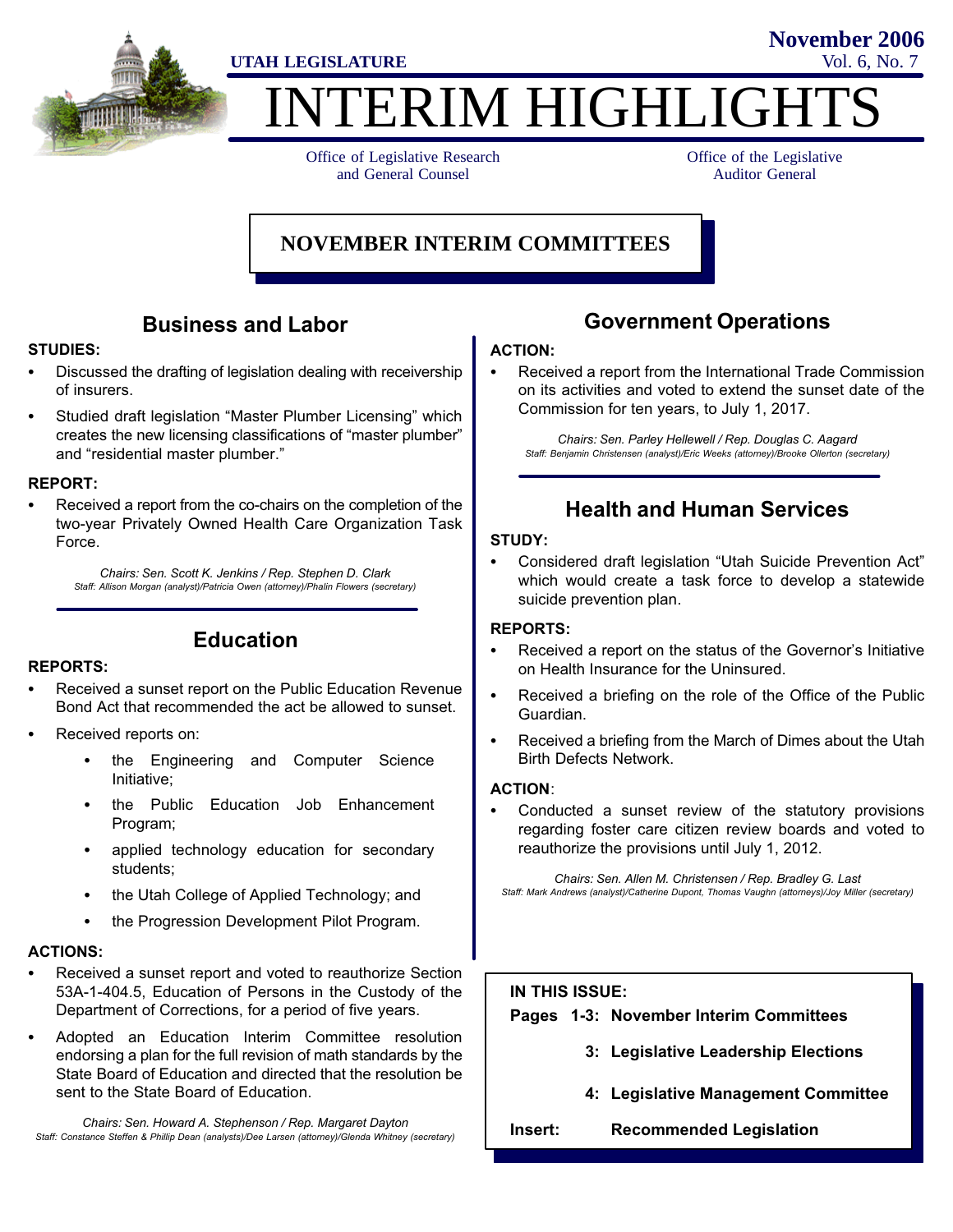## **Judiciary**

#### STUDIES:

- Received an update from committee staff regarding the recodification of Title 78, Judicial Code.
- Discussed the public policy of allowing hospitals to place liens on a patient's assets to secure payment.

## REPORTS:

- Received a report from the Child Welfare Legislative Oversight Panel, which recommended that the Legislature consider a budget increase of \$1.7 million to fund 11 full−time attorneys, 5.5 secretaries, 5 paralegals, and 1 court−appointed special advocate coordinator.
- Received a report from the Department of Corrections and the Commission of Criminal and Juvenile Justice regarding the implementation and effectiveness of sex offender treatment and the results of ongoing assessment and objective diagnostic testing.

Chairs: Sen. David L. Thomas / Rep. James A. Ferrin Staff: Jerry Howe (analyst)/Esther Chelsea−McCarty (attorney)/Brooke Ollerton (secretary)

## Law Enforcement and Criminal Justice STUDIES:

- Discussed statutory changes necessary for Utah to comply with the federal "Adam Walsh Child Protection and Safety Act of 2006" and the effect of these provisions on juveniles in the custody of the state.
- Considered issues relating to court−appointed child custody evaluations, particularly in cases that involve domestic violence.

## REPORT:

 The Utah Department of Corrections presented a longitudinal study of sex offender recidivism from 1979 through 2006.

## ACTION:

 Voted to reaffirm support for a 4−step salary increase for dispatchers employed by the Department of Public Safety.

Chairs: Sen. D.C. Buttars / Rep. DeMar "Bud" Bowman Staff: Stewart E. Smith (analyst)/Susan Creager Allred (attorney)/Wendy Bangerter (secretary)

## STUDIES:

- Medicaid
- The committee studied the following possibilities for reducing Medicaid growth:
- (1) consolidating eligibility determination functions;
- (2) limiting Medicaid reimbursement for outpatient services to Medicare rates;
- (3) implementing a limited preferred drug list;
- (4) increasing funding for in−home and community−based services; and
- (5) providing more efficient mental health services.

Chairs: Sen. Sheldon L. Killpack / Rep. Merlynn T. Newbold Staff: Mark Andrews (analyst)/Leif Elder (analyst) William Greer (fiscal analyst)/Derek Byrne (fiscal analyst) Stan Eckersley (fiscal analyst)//Debbie Headden (fiscal analyst) Thomas Vaughn (attorney)/Catherine Dupont (attorney)/Phalin Flowers (secretary)

## Natural Resources, Agriculture, and Environment

## STUDIES:

- Discussed potential energy legislation as proposed by the Energy Policy Workgroup and by the governor's energy advisor.
- Discussed the Utah state trails system and funding needed for the continued development of the Jordan River Parkway.

# REPORTS:

- Received a report from the Water Issues Task Force on its studies and recommended legislation.
- Received a report and recommendations from the Solid and Hazardous Waste Control Board and the Radiation Control Board on financial assurance for, and funding of, the closure, post−closure, and perpetual care of commercial hazardous waste and commercial radioactive waste disposal facilities.

# ACTIONS:

- Voted to reject the recommendations the Solid and Hazardous Waste Control Board and the Radiation Control Board to: a) require perpetual care funding for hazardous waste disposal facilities; and b) modify perpetual care funding for radioactive waste disposal facilities.
- Voted to recommend that legislation be prepared to repeal the requirement that radioactive waste disposal facilities provide perpetual care funding.

Chairs: Sen. Dennis Stowell / Rep. Roger E. Barrus Staff: Brian Allred (analyst)/Emily R. Brown (attorney)/Joy Miller (secretary)

# Revenue and Taxation

#### REPORT:

Received a report from the Utah State Tax Commission regarding income tax credits and contributions included on the individual income tax return. The commission reported that no income tax credits are scheduled to be removed from the income tax return and that the contribution for the Utah College of Applied Technology will be dropped from the return beginning in the 2007 tax year.

# ACTIONS:

- Recommended that if a legislative Special Session is called before the 2007 General Session, that draft legislation Uniform Fees on Property Amendments − Mailing Requirement" be placed on the call.
- Voted that the sunset requirement for the Homeless Trust Account be removed from the Sunset Act in the 2007 General Session.

Chairs: Sen. Curtis S. Bramble / Rep. Wayne A. Harper Staff: Bryant Howe & Phillip Dean (analysts)/Rebecca Rockwell & Angela D. Oakes (attorneys) Phalin Flowers (secretary)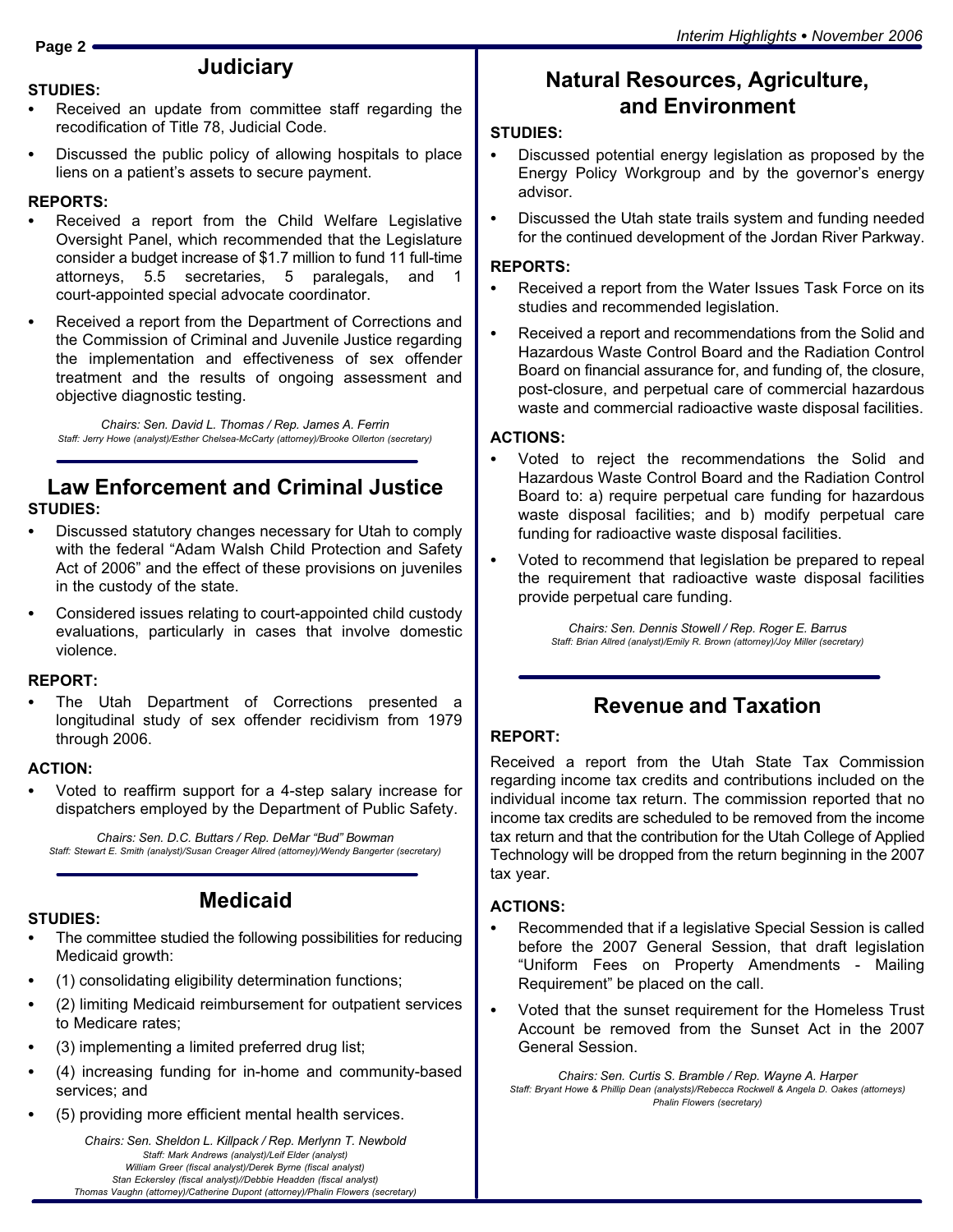## Political Subdivisions

# STUDIES:

- Reviewed issues related to optional forms of government and considered repeal of Section 10−3−830. Title 10, Chapter 3, Part 12, Optional Forms of Municipal Government Act, provides for several "optional forms of municipal government." However, Section 10−3−830 allows a city council to establish by ordinance a "manager form of government" and recently several municipalities have changed their government using Section 10−3−830.
- Reviewed draft legislation regarding inspection of school construction that was approved in concept at the October meeting.

# REPORT:

 The Quality Growth Commission presented its annual report on the state of quality growth in Utah.

> Chairs: Sen. Carlene M. Walker / Rep. Brad L. Dee Staff: Joseph Wade (analyst)/Robert Rees (attorney)/Wendy Bangerter (secretary)

## Public Utilities and Technology

## STUDY:

 Discussed a Utah State University study regarding the economic impact of wind energy projects in Utah County.

## REPORTS:

- Received a report on the co−generation of electric power and the efficiencies of different processes. In each of the examples, when co−generation is part of the process, energy waste in the production of electric power dropped from a 60% loss with coal alone to only 10% with a combined cycle, gas turbine, co−generation facility.
- Received a report on federal legislation, H.R. 5252 and S. 2686, regarding federal telecommunication reform creating a national cable franchise process.
- Received a report on the recent stipulated three−year agreement between Questar Gas Company and state regulatory entities regarding the conservation enabling tariff.
- Received a report on the use of integrated gasification combined cycle technology, including costs and efficiencies.
- Received a report and recommendations from the Energy Policy Workgroup on a number of policy recommendations, including energy efficiencies of buildings and state fleets.

Chairs: Sen. Gregory S. Bell / Rep. Sheryl L. Allen Staff: Richard North (analyst)/Christopher Parker (attorney)/Tracey Fredman (secretary)

# ACTION:

- **Transportation**
- The committee considered and acted on proposed legislation. (See "Recommended Legislation" insert.)

Chairs: Sen. Sheldon L. Killpack / Rep. Joseph G. Murray Staff: Mark Steinagel (analyst)/Shannon Halverson & Christopher Parker (attorneys) Tracey Fredman (secretary)

#### Workforce Services & Community and Economic Development

## REPORTS:

- Received a report from the Department of Community and Culture on the digitization of its art and cultural collections.
- Received an unemployment insurance report from the Department of Workforce Services, including tax rate calculations, the Unemployment Trust Fund reserve factor and social cost calculation, and unemployment insurance benefits paid versus contributions paid.

Chairs: Sen. John W. "Bill" Hickman / Rep. David N. Cox Staff: Art Hunsaker (analyst)/Jim Wilson (attorney)/Glenda Whitney (secretary)

# Legislative Leadership Elections

On November 10, 2006, the Legislature conducted leadership elections. The results are below:

#### Senate

| President:            | John L. Valentine |
|-----------------------|-------------------|
| Majority Leader:      | Curtis S. Bramble |
| Majority Whip:        | Dan R. Eastman    |
| Asst. Majority Whip:  | Sheldon Killpack  |
|                       |                   |
| Minority Leader:      | Mike Dmitrich     |
| Minority Whip:        | Gene Davis        |
| Asst. Minority Whip:  | Ed Mayne          |
| Minority Caucus Mgr.: | Patricia W. Jones |

#### **House**

| Speaker:             | Greg J. Curtis |
|----------------------|----------------|
| Majority Leader:     | David Clark    |
| Majority Whip:       | Gordon E. Snow |
| Asst. Majority Whip: | Brad L. Dee    |

| Minority Leader:                    | Ralph Becker        |
|-------------------------------------|---------------------|
| Minority Whip:                      | Brad King           |
| Asst. Minority Whip:                | Carol Spackman Moss |
| Minority Caucus Mgr.: David Litvack |                     |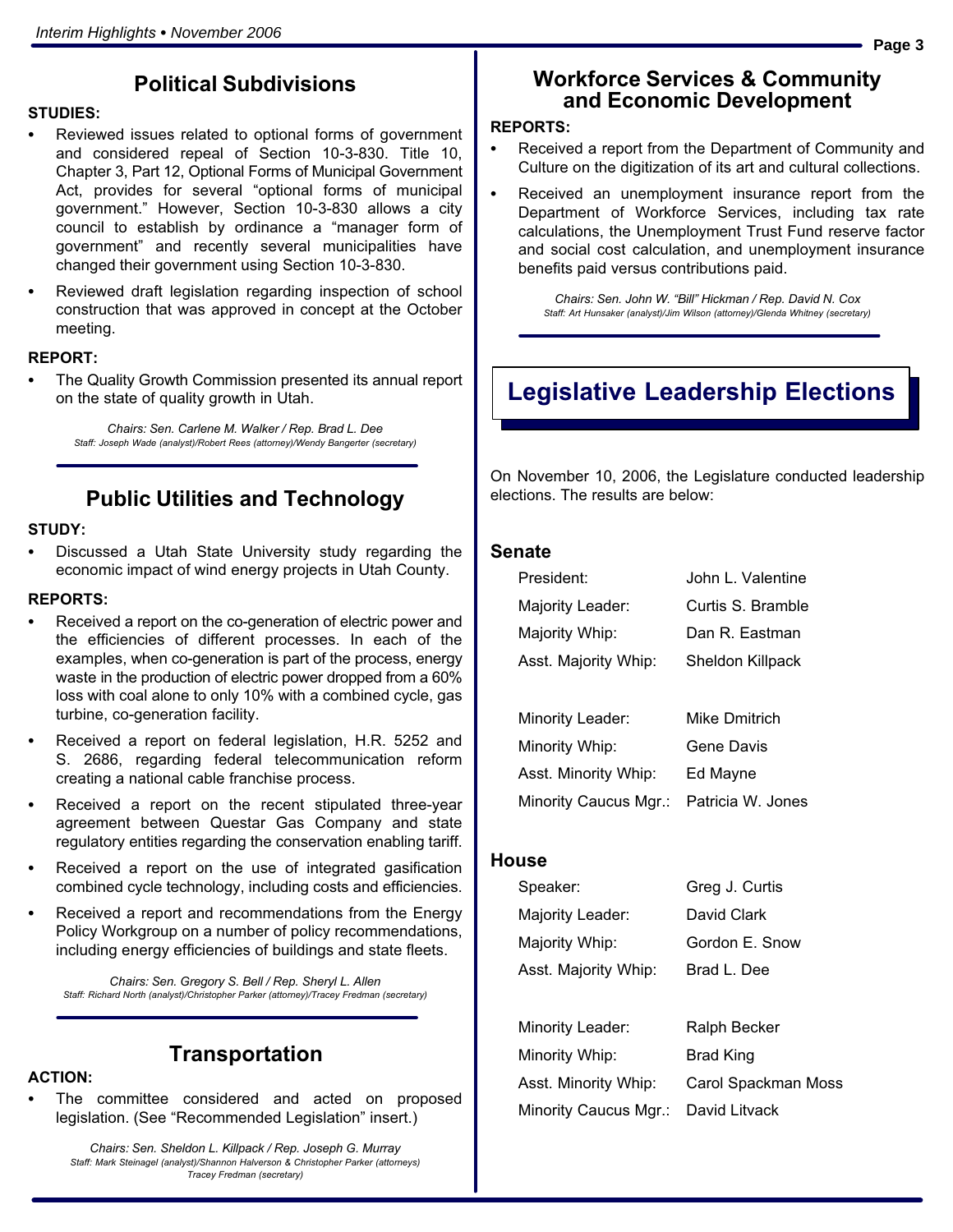**Office of Legislative Research and General Counsel**  $H$ ouse Building, Suite W210  $\bullet$  Salt Lake City, UT  $\bullet$  84114 (801) 538−1032

*Editors: Susan Creager Allred & Stewart E. Smith Office of Legislative Research and General Counsel*

For more information about legislative activities, visit the Utah State Legislature's website at  $\frac{www.lc.lah.gov}{www.lc.lah.gov}$ 

**RETURN SERVICE REQUESTED**



#### Legislative Management Committee

# REPORT:

 Received a recommendation from Dr. Dianne Nielson, Executive Director, Department of Environmental Quality (DEQ) regarding the financial settlement with Private Fuel Storage (PFS) and the Skull Valley Band of Goshute Indians.

# ACTION:

- Recommended that the DEQ execute the financial settlement agreement with with PFS for \$775,000 and with the Skull Valley Band of Goshute Indians for \$68,795.44.
- Authorized all appropriations subcommittees to hold meetings on January 10, 2007 in preparation of the 2007
- General Session.
- Approved December 4, 2006 and January 4, 2007 as authorized legislative meeting dates for new legislators to attend a Legislative Orientation.
- 
- Authorized the Natural Resources, Agriculture, and Environment Interim Committee to: 1) conduct a site visit to the Snake Valley area of western Utah to study the proposed ground water transfer to Clark County, Nevada and; 2)

Resources on the state trail system.

Subcommittee to hold an additional meeting.

- - receive a presentation from the Department of Natural

Approved a request from the Education Appropriations

(1) Eliminate the review note language from bills unconstitutional.

President.

in the House Building.

(2) Add to bills that do receive a legislative review note an educational paragraph about what the note means and does not mean; and

(3) To request an in−depth constitutional review letter, a legislator is required to obtain written approval for the request from the majority leader of the legislator's house, if the legislator is a member of the majority party, or from the minority leader, if the legislator is a member of the minority party. A copy of the approved request must also be sent to the Speaker or the

- 
- that do not have a high probability of being held
- 
- 
- 

 Approved the following procedures followed by the Office of Legislative Research and General Counsel in providing legislative review notes and constitutional review letters:

 Approved the actions of the interim committees regarding the sunset re−authorizations and repeals and directed staff to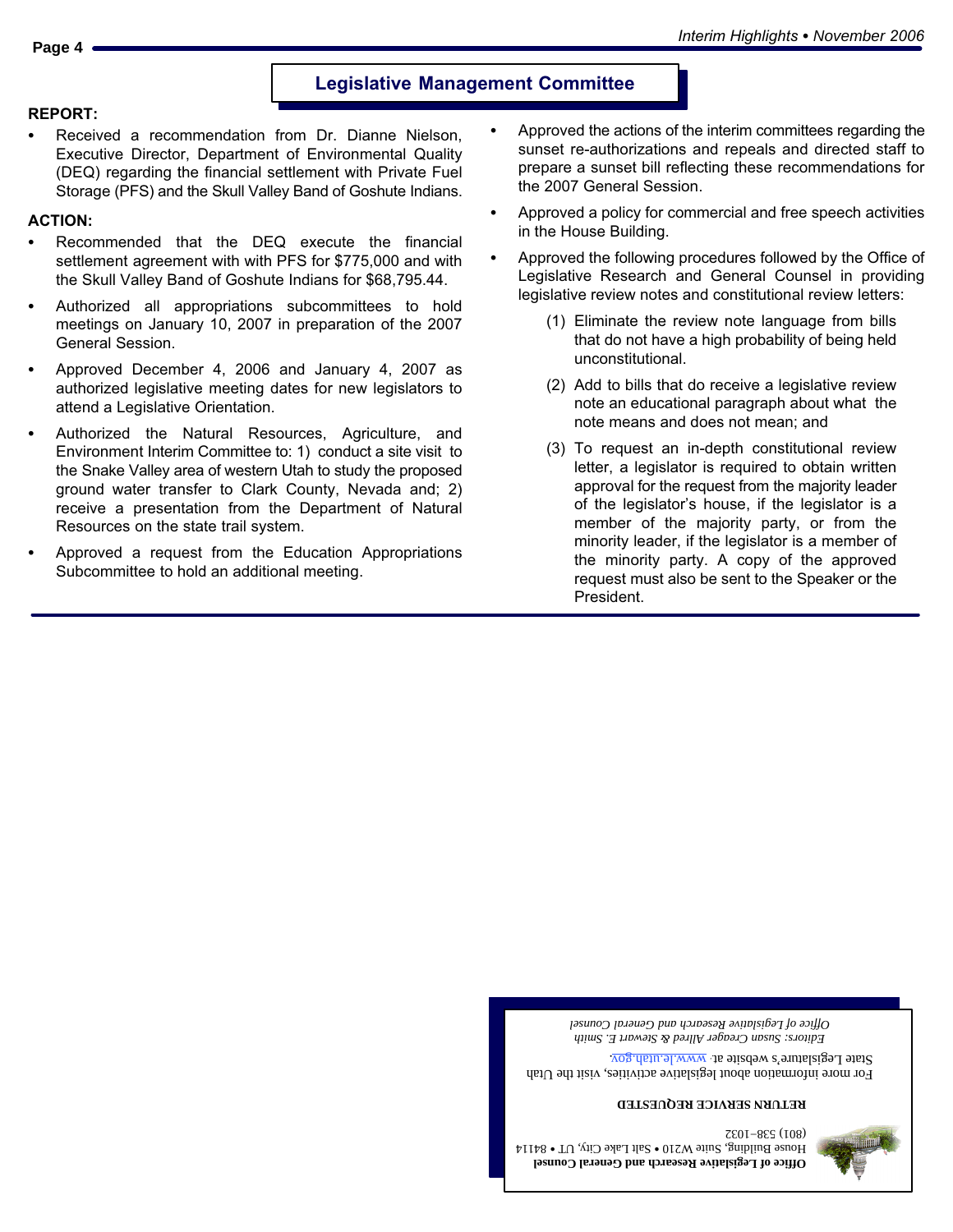# **RECOMMENDED LEGISLATION FOR THE 2007 GENERAL SESSION FOR**

#### **Business**

\*Deceptive Trade Practices Amendments

- \*Disaster Recovery Funding Impact of Administrative Rules on Small Businesses
- \*House Rules Resolution − Occupational and Professional Licensure Review Committee Summary Report
- \*Lending Registration Acts
- \*Occupational and Professional Licensure Committee
- Professional Employer Organization Related **Amendments**
- \*Senate Rules Resolution − Occupational and Professional Licensure Review Committee Summary Report
- \*Technical Amendments to Assumption of Indebtedness on Residential Real Property

\*Warranty Deed − Technical Amendments

Workers' Compensation Fund − Board Amendments

#### **Education**

(No committee bills)

#### Government Operations

\*Election Law Amendments

Election Law Revisions

\*Lobbyist Disclosure Technical Amendments

\*Notary Public Revisions

Observing Juneteenth Day By the State

Open and Public Meetings Act Amendments

\*Referendum − Signature Verification Procedures

#### Health and Human Services

\*Adoption Amendments

Controlled Substance Database Amendments

Designated Mental Retardation Professional **Amendments** 

Emergency Administration of Epinephrine

Exploitation of a Vulnerable Adult Amendments

Health Care Cost and Quality Data

\*Pilot Program for Day Support Services

\*Pilot Program for Family Preservation Services

Probate Code Amendments

\*Public Health Amendments

\*Utah Commission on Aging

#### **Judiciary**

Child Support Bond

- Child Support Collection Amendments
- Child Support Guidelines
- Comparative Negligence Amendments
- \*Domestic Violence and Dating Violence Amendments

Driver License Privilege Suspension for Failure to Pay Child Support

Expedited Parent−Time Enforcement

\*Material Harmful to Minors Amendments

Motor Vehicle Insurance Arbitration Amendments

#### Law Enforcement and Criminal Justice

\*Concealed Weapons Fees Amendments

- \*Driver License or Identification Card Requirement for Sex Offenders
- \*Internet Sexual Predator Penalties
- \*Mortgage Fraud
- \*Organized Retail Theft

#### Native American Legislative Liaison Committee

\*Navajo Revitalization Fund

#### Natural Resources, Agriculture, and Environment

\*Department of Natural Resources Amendment Joint Resolution Regarding Action on Groundwater in Snake Valley

\*Nonprofit Corporation Amendments

- \*State Declaration of State Water Week
- \*Use of State Engineer Fees

#### Political Subdivisions

Special and Local Districts Amendments \*Creation of New School District Amendments \*New School District Leeway Retention

#### Public Utilities and Technology

\*Renewable Energy Tax Credit

#### Retirement and Independent Entities

Health Care Cost and Quality Data Post−retirement Benefits Trust Fund Public Safety Retirement Conversion Window Workers' Compensation Fund − Board Amendments Additional State Retirement Benefit Retirement Office Amendments

*\* Bills recommended at the November interim meeting*